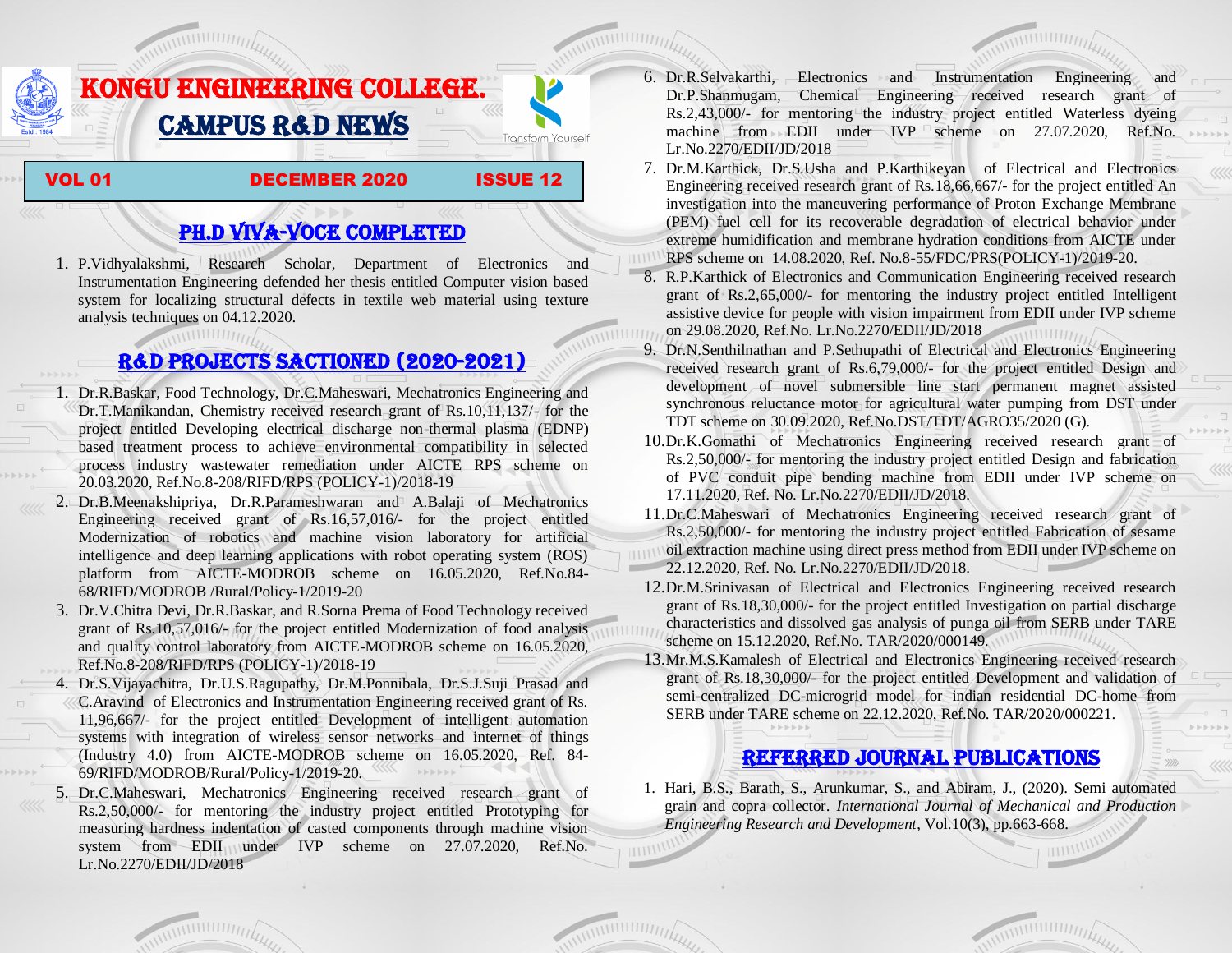- 2. Karthikeyan Subramanian., Sathiya Gnanam, A.P., Damodharan, D., Prasanna,N., and Mukilarasan,N., (2020). Emission control and reduction in fuel consumption of two-stroke SI engine using nano-fragment as a catalyst. *AIP Conference Proceedings*, Vol.2311(1), pp.0400071-0400078.
- 3. Rittin Abraham Kurien., Philip Selvraj, D., Sekar, M., Rajasekar, R., and Chacko Preno Koshy., (2020). Experimental investigation on tribological characeteristics of NaOH treated chopped abaca fiber reinforced expoxy composites. *Materials Science Forum*, Vol.1019, pp. 25-31.
- 4. Thangavel, P., Mokesh, S., Reavanth, SA., and Pragatheeswaran, K., (2020). Performance Evaluation of Domestic Refrigerator with Waste Heat Recovery System. *IOP Conf. Series: Materials Science and Engineering*, Vol.995, pp.1-8.
- 5. Mahesh, M., Thangavel, P., Bhuvaneshwaran, K., Boopathi Raja, V., and Dinaesh Krishna, S., (2020). Performance Evaluation of Portable Mist Humidifier. *IOP Conference Series: Materials Science and Engineering*, Vol.995(012030), pp.1-7.
- 6. Deepa, D., Poongodi, C., and Thangavel, P., (2020). Soil monitoring and Analysis with IoT. *Journal of Xidian University*, Vol.14(12), pp. 208-217.
- 7. Deepa, D., Poongodi, C., Perarasi, T., and Thangavel, P., (2020). Soil type detection in a land area from satellite images using remote sensing concept. *International Journal of Interdisciplinary Global Studies*, Vol.14(4), pp. 237-241.
- 8. Mohan Kumar Anand Raj., Rajasekar Rathanasamy., Gobinath Velu Kaliyannan., and Mohan Raj Thangamuthu., (2020). Research Insights on the Development of Biosensors. *Nanosensor Technologies for Environmental Monitoring*, pp.33-48.
- 9. Anandraj Mohan Kumar., Rajasekar Rathanasamy., Gobinath Velu Kaliyannan., Moganapriya Chinnasamy., and Sathish Kumar Palaniappan., (2020). Fabrication Methods of Organic/Inorganic Nanocomposite Coatings. *Polymer Coatings: Technology and Applications*, pp.21-39.
- 10.Karthikeyan, R., and Thangavel, P., (2020). Performance Analysis of Cold Energy Storage using Phase Change Material. *IOP Conference Series: Materials Science and Engineering*, Vol.995(012031), pp.1-11.
- 11.Sivakumar Annamalai., Vinoth Kumar, H., and Bagathsingh, N., (2020). Analysis of lean manufacturing layout in a textile industry. *Materials Today: Proceedings,* Vol.33, pp.3486-3490.
- 12.Sivakumar Annamalai., Bagathsingh Nagarajan., Vinoth Kumar, H., and Saravanakumar, S., (2020). Process and analysis with demographic methodological refinement of bus body industry. *Materials Today: Proceedings*, Vol.33, pp.3549-3557.
- 13.Sivakumar Annamalai., (2020). Influencing Parameters of productivity through value stream analysis using optimization techniques. *Materials Today: Proceedings*, Vol.33, pp.3591-3599.
- 14.Makeshkumar, M., and Thangavel, P., (2020). Performance analysis on Solar Air Heater with Discrete Arc Shaped Rib Element in Absorber Plate. *IOP Conference Series: Materials Science and Engineering*, Vol.995(012032), pp.1-6.
- 15.Arunkumar, S., Suganeswaran, K., Nithyavathy, N., and Gobinath, V.K., (2020). Semi-automatic cloth bag making machine. *Materials today proceedings*, Vol.33, pp.3454–3457.
- 16.Krishnamurthy, K., Ravichandran, P., Shahid Naufal, A., Pradeep, R., and Sai Harish Adithiya, K.M., (2020). Modeling and structural analysis of leaf spring using composite materials. *Materials Today: Proceedings*, Vol.33, pp.4228-4232.
- 17.Praveen Kumar, S., Parameshwaran, R., Arun Kumar, S., Nathiya,S., and Heenalisha, K., (2020). Electrical and mechanical studies on pure-silver coated aluminium based electrical contact materials. *Materials Today: Proceedings,* Vol. 33, pp.3621-3625.
- 18.Ravichandran, P., Anbu, C., Meenakshipriya, B., and Sathiyavathi, S., (2020). Process parameter optimization and performance comparison of AISI 430 and AISI 1018 in resistance spot welding process, *Materials Today: Proceedings*, Vol.33, pp.3389-3393.
- 19.Ali Kaya Gur., Semih Taskaya., Subramaniam Shankar., and Thangamuthu Mohanraj., (2020). FEA of SAW penetration of Ramor 500 steel, *Materials Testing*, Vol.62(12), pp.1192-1198.
- 20.Kumar, M.B., Sathiya, P., and Parameshwaran, R., (2020). Parameters Optimization for end milling of Al7075–ZrO 2–C metal matrix composites using GRA and ANOVA. *Transactions of the Indian Institute of Metals*, Vol.73(11), pp.2931-2946.
- 21.Priyanka, E.B., and Thangavel, S., (2020) Influence of Internet of Things (IoT) In Association of Data Mining Towards the Development Smart Cities-A Review Analysis, *Journal of Engineering Science and Technology Review*, Vol.13(4), pp.1-21.
- 22.Maniraj, P., Lathika, A., Ravina, C.M., Pradeebha, E., Suresh, M., and Sundar, S., (2020). Smart Real-Time PV Surveillance Network with IOT. *IOP Conference Series: Materials Science and Engineering*, Vol.995, pp.012022.
- 23.Gunapriya, B., Pavithra, V., Mathankumar, D., and Karthikeyan, P., (2020). An Improved Intelligent Controller for Brushless DC Motor Drive Based Electric Vehicles. *Journal of Green Engineering*, Vol.10(11), pp.11943-11957.
- 24.Sivaraman, P., Logeswaran, T., Raj, J.S.S., and Boopathimanikandan, S., (2020). Design and Analysis of Sliding Mode Control for Battery Charging Applications. *IOP Conference Series: Materials Science and Engineering*, Vol.995(1), ||||||||<sub>||pp.012002.</sub>
	- 25.Senthil Prakash, K., and Gunasekar. T., (2020). Methods and Techniques to Improve Network Duration through Secured Node Disjoint Clustering. *International Conference on Communication and Signal Processing*, pp.1516- 1520.
	- 26.Rajalakshmi, P., Ponni Bala, M., Aravind, C., and Suji Prasad, S.J., (2020). Monitoring And Control of Cooler Tank Level Measurement in Gas Cleaning Plant (GCP). *IOP Conference Series: Materials Science and Engineering*, Vol.995, pp.1-11.  $\mathbb{R}\to\mathbb{R}\to\mathbb{R}\to\mathbb{R}$
	- 27.Rajkumar, R., and Ragupathy, U.S., (2020). An ANN-based harmonic mitigation and power injection technique for solar-fed distributed generation system. *Soft Computing*, Vol.24, pp.15763–15772.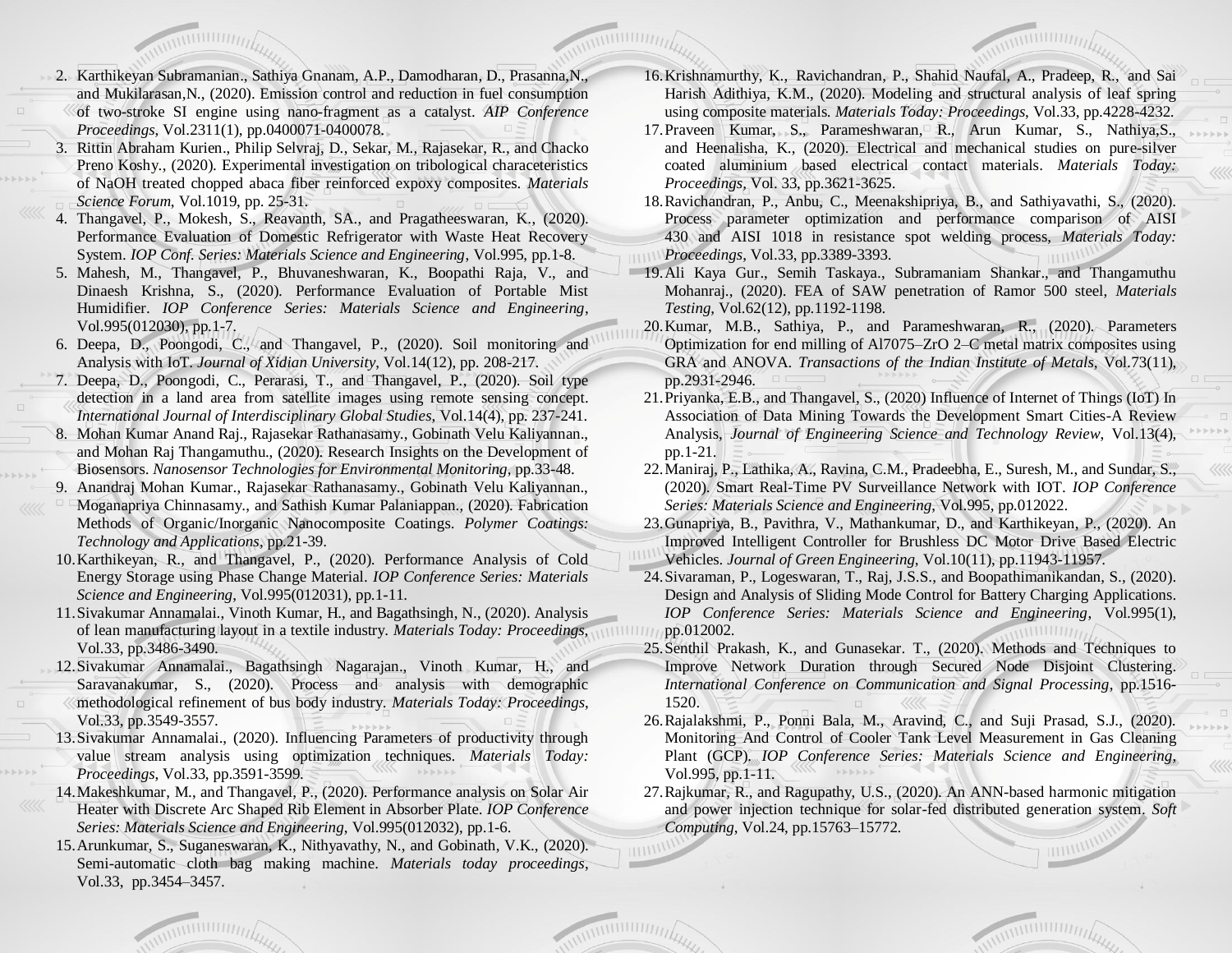- 28.Kalavathi Devi, T., Sakthivel, P., Gokul, C., and Chitra, M., (2020). Analysis of Overloading in Trucks using Embedded Controller. *International Conference on Electronics and Sustainable Communication Systems*, IEEE Xplore, pp.944-949, 9155760.
- 29.Avinash Kaldate., Shashikant Lokhande., Hitesh Panchal., Suresh, M. and Priya, V., (2020). A review of artificial intelligence based optimization techniques for the sizing of integrated renewable energy systems in smart cities. *Environmental Technology Reviews,* Vol.9(1), pp.111-136.
- 30.Kottilingam Kottursamy., Karthick, T., Mukeshkrishnan, M.B., Malathi, D., and Tariq Ahamed Ahanger., (2020). Primary user emulation attack mitigation using neural network. *Computers and Electrical Engineering*, Vol.88, pp.1-10.
- 31.Chandrasekaran, A., Senthil Kumar Kandasamy., Hemalatha Krishnamoorthy., Naveen Natarajan., Navin Kumar Sengottayan., Netheeswaran Arunachalam., and Kumarvel Subramaniam Tamilselvan., (2020). Design of Novel Fault Tolerance Ripple Carry Adder Based on QCA. *International Journal of Interdisciplinary Global Studies*, Vol.14(4), pp.390-393.
- 32.Saraswathy, V.R., Nithiesh, C., Palani Kumaravel, S. and Ruphasri, S., (2020). Integrating Intelligence in Hydroponic Farms. *International Journal of Electrical Engineering and Technology*, Vol.11(4), pp.150-158.
- 33.Shanmugapriya, T., Kousalya, K., Rajeshkumar, J., and Nandhini, M., (2020). Wireless Sensor Networks Security Issues, Attacks and Challenges: A Survey. *Lecture Notes on Data Engineering and Communications Technologies*, pp.19- 30.
- 34.Ambika, K., and Malliga, S., (2020). Epitome Evolution of Sanctuary to Detect the Interloper in Home Automation. *Lecture Notes in Networks and Systems*, pp.621-629.
- 35.Kalaivani, K.S., Uma, S., and Kanimozhiselvi, C.S., (2020). A Review on Feature Extraction Techniques for Sentiment Classification. *Proceedings of the 4th International Conference on Computing Methodologies and Communication*, pp.679-683.
- 36.Gothai, E., Natesan, P., Aishwariya, S., Aarthy, T.B., and Singh, G.B., (2020). Weed Identification using Convolutional Neural Network and Convolutional Neural Network Architectures. *Proceedings of the 4th International Conference on Computing Methodologies and Communication*, pp.958-965.
- 37.Natesan, P., Priya, V.V., and Gothai, E., (2020). Classification of Multi-Lead ECG Signals to Predict Myocardial Infarction Using CNN. *Proceedings of the 4th International Conference on Computing Methodologies and Communication*, pp.1029-1033.
- 38.Gayathri, S., and Mohana, R.S., (2020). Optical Character Recognition in Banking Sectors using Convolutional Neural Network. *Proceedings of the 3rd International Conference on I-SMAC IoT in Social, Mobile, Analytics and Cloud*, pp.953-956.
- 39.Deepa, D., Raaji, and Tamilarasi, A., (2020). Sentiment Analysis using Feature Extraction and Dictionary-Based Approaches. *Proceedings of the 3rd International Conference on I-SMAC IoT in Social, Mobile, Analytics and Cloud*, pp.786-790.
- 40.Shubathra, S., Kalaivaani, PCD., and Santhoshkuma, S., (2020). Clothing Image Recognition Based on Multiple Features using Deep Neural Networks. *Proceedings of the International Conference on Electronics and Sustainable Communication Systems*, pp. 166–172.
- 41.Nandhini, P.S., and Mehtre,B.M., (2020). Intrusion Detection System Based RPL Attack Detection Techniques and Countermeasures in IoT: A Comparison. *Proceedings of the 4th International Conference on Communication and Electronics Systems*, pp.666-672.
- 42.Ponmalar, V., Priyadharsini, B., Sakthivel, S., Savitha, S., and Logeswaran, K., (2020). A comparative analysis using machine learning approach for sleep apnea disorder mining. *International Journal of Research and Advanced Development*, Vol.3(6), pp.5-10.
- 43.Premalatha, J., and Vani Rajasekar., (2020). Industrial internet of things safety and security. *Book Chapter on Integration and Security Challenges,* Chapter 9, pp.135-152.
- 44.Revathi, D., and Saravanan, K., (2020). Experimental studies on Hydrodynamic Aspects for Mixing of non-Newtonian Fluids in a Komax Static Mixer, *Chemical Industry & Chemical Engineering Quarterly*, Vol.26 (4), pp.329- 335.
- 45.Bharathan, G., Selvi, P.P., Arunprasad, R.K., and Gokulkumar, M., (2020). Experimental studies on nano composites to catalyze fructose sources for the synthesis of diethyl furan as a promising alternate fuel using coil reactor, *Materials Today: Proceedings*, Vol.33, pp.2351-2357.
- 46.Mugaishudeen, G., and Saravanan, K., (2020). Influence of the sparger in a down flow jet loop reactor on the neutralization of alkaline solution by carbon dioxide absorption. *Bulgarian Chemical Communications*, Vol.52(4), pp.435-439.
- 47.Anuja Suresh., Sangeetha Velusamy., Sudha Ayyasamy., and Menaha Rathinasamy., (2020). Techniques for essential oil extraction from Kaffir lime
- and its application in healthcare products A Review. *Flavour and Fragrance Journal*, Vol.36(1), pp.1-17.
- 48.Thangamani, M., Vijayalakshmi, R., Ganthimathi, M., Ranjita., Malarkodi, P., and Nallusamy, S., (2020). Efficient classification of heart disease using K-means clustering algorithm. *International Journal of Engineering Trends and Technology*, Vol.68(12), pp.48-53.
- 49.Gunavathy, K.V., Tamilarasan, K., Rangasami, C., and Arulanantham, A.M.S., (2020). Solution processed copper zinc tin sulfide thin films for thermoelectric device applications. *Ceramics International*, Vol.46(18), pp.28342-28354.
- 50.Saranya Devi, P., and Ramya, D., (2020). Cultural Encounter in Jhabvala's "The Nature of Passion". *European Journal of Molecular & Clinical Medicine*, Vol.7(3), pp.2159-2163.
- 51.Mathivadhana, P., and Sinduja, B., (2020). Multifarious Faces of Diaspora in the Works Jhumpa Lahiri. *European Journal of Molecular & Clinical Medicine*, Vol.7(3), pp.2178-2182.

52.Gomathi, R.D., and Radhika, S., (2020). Factors Influencing the Professional Growth of Bio Science, Engineering and Technology Graduates. *European Journal of Molecular & Clinical Medicine*, Vol.7(3), pp.2183-2189.

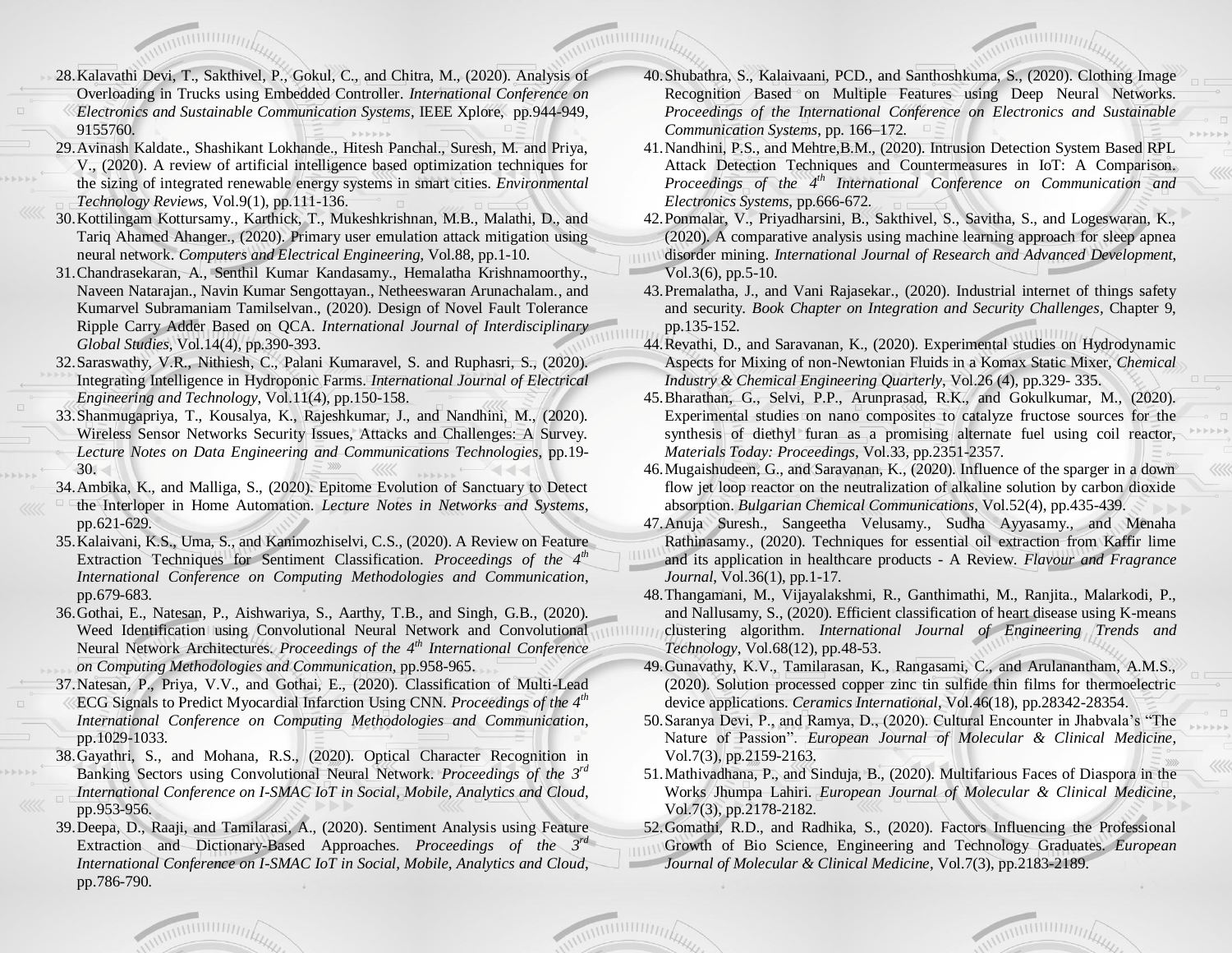- 53.Sinduja, B., and Mathivadhana, P., (2020). Storytelling as a Pedagogical Tool in Teaching English Idioms for Engineering Students to Enhance Proficiency*. Book Chapter on Advances in Computing, Communication, Automation and Biomedical Technology*, ISBN: 978-81-950008-1-4, 337-340.
- 54.Gomathi, R.D., Radhika, S., Maheswaran, S., Savitha Sri, N., and Sathesh, S., (2020). Impact of Covid-19 in Engineering Online Mode Educational System. *Innovations in Information and Communication Technology*, pp.182-185.
- 55.Ramya, D., and Saranya Devi, P., (2020). Importance of Communication Skills and the Needs of Engineering Students from Rural Areas. *Innovations in Information and Communication Technology*, pp.190-192.
- 56.Jafar Ali Ibrahim, S., Mohamed Affir, A., Thangamani, M., and Nallusamy, S., (2020). Compound Feature Generation and Boosting Model for Cancer Gene Classification. *International Journal of Engineering Trends and Technology,* Vol.68(10), pp.48-51.
- 57.Premalatha, J., and Sathya, K., (2020). Integration of blockchain into IoT. *Book Chapter on Integration and Security Challenges,* Chapter 8, pp.121.
- 58.Uma Priyadarsini., Malathi Eswaran., and Kalyan Kumar, G., (2020). Stability, Analysis and Control of power system using Artificial Intelligence. *European Journal of Molecular & Clinical Medicine*, Vol.7(4), pp.1891-1896.
- 59. Ponnusamy Kulanthaivel., Balu Soundara., and Arunava Das., (2020). Performance Study on Stabilization of Fine Grained Clay Soils. *KSCE Journal of Civil Engineering*, Vol.24(9), pp. 2631-2642.
- 60.Arun kumar, M., Kulanthaivel, P., Selvapraveen, S., Vinodhkumar, S., and Naveenraj, V., (2020). Strength Behaviour of Clay Soil Stabilized With Lime. *IOP Conference Series: Materials Science and Engineering*, Vol.961 (012003), pp. 1
- 61.Ganeshprabhu, P., Chandrasekaran, P., and Sheerin Farzana, A., (2020). Engineering Behavior of Sustainable Concrete with Steel Mill scale, *Polish Journal of Environmental Studies*, Vol.30(2), pp.1129- 1137.
- 62.Krishnaraja Ammapalayam Ramasamy., Kavipriya Kumaravadivel., Hemapragathi Shanmugam., and Mathan Prasath Subbaiyan., (2020). Performance of light weight cementitious composites. *AIP conference proceedings*, Vol.2240 (070004), pp.9.
- 63.Savitha Somasundaram., Krishnaraja Ammapalayam Ramasamy., and Gohulnath Sugumar Mallika., (2020). Development of light weight engineered cementitious composites. *AIP conference proceedings*, Vol.2240 (090004), pp.1-9.
- 64.Gohulnath Sugumar Mallika., Savitha Somasundaram., and Krishnaraja Ammapalayam Ramasamy., (2020). A review on recent development in geopolymer composites. *AIP Conference Proceedings*, Vol.2240 (090005), pp.1- 9.
- 65.Harihanandh, M., Krishnaraja, A.R., and Viswanathan, K.E., (2020). Corrosion Study On Epoxy Phenolic Interpenetrating Polymer Network System Laminated Reinforcement. *International Journal of Advanced Science and Technology*, Vol.29(7), pp.849-858.
- 66.Kumana Chakra Varthi, M., Sivaraja, M., Jegan, M., and Krishnaraja, A.R., (2020). Experimental Study on Hybrid Fiber Reinforced Composites using Waste Fibers. *International Journal of Advanced Science and Technology*, Vol.29(7), pp.831-835.
- 67.Kumana Chakra Varthi, M., Sivaraja, M., Krishnaraja, A.R., and Jegan, M., (2020). Flexural Performance of Hybrid Fiber Reinforced Concrete Beams using Textile and Steel Fiber. *International Journal of Advanced Science and Technology*, Vol.29(7), pp.844-848.
- 68. Krithiga, P., Sathish Kumar., Thagan., and Vivek Kumar., (2020).  $CO_2$  Emission from Transportation Activities in the major Traffic Areas of Erode City, Tamil Nadu. *Indian Journal of Environmental Protection*, Vol.40(10), pp.11071114.
- 69.Ponnusamy Kulanthaivel., Balu Soundara., Subramaniam Nithipandian., and Venkatasalapathi Soundaryan., (2020). A critical review on soil stabilization using bacteria. *IOP Conference Series: Materials Science and Engineering*, Vol.955(1), pp.012065.
- 70.Kavya, K., Keerthana, S., and Pradeep, T., (2020). Effect of Green Corrosion Inhibitors on the Properties of Mortar and Concrete. *Lecture Notes in Civil Engineering*, Vol.78, pp.395-405,
- 71.Selvakumar, P., Pandiaraj, S., Ayyasamy, T., and Govindasamy, K., (2020). Heat Transfer Augmentation Using Water-in-Glass Evacuated Tube Coupled with Parabolic Trough in Rack Dryer in the Drying of Capsicum Frutescens. *International Journal of Heat and Technology,* Vol.38(4), pp. 895-902.
- 72.Dineshkumar, K., SasiKumar, K., and Shankar, S., (2020). Experimental and numerical analysis of impact strength of Al6082 for automotive structural applications. *Materials Today: Proceedings*, Vol.33(7), pp. 2863-2867.Arul, M.,
- 73.Sasikumar, K., Sambathkumar, M., Gukendran, R., and Saravanan, N., (2020). Mechanical and fracture study of hybrid natural fiber reinforced composite–Coir
- and sugarcane leaf sheath. *Materials Today: Proceedings*, Vol. 33(7), pp. 2795- 2797.
- 74.Saravanan, N., and Sasikumar, K., (2020). Waste water treatment process using Nano TiO2. *Materials Today: Proceedings*, Vol. 33(7) pp.2570-2572.
- 75.Nandakumar, N., Sasikumar, K., Sambathkumar, M., and Saravanan, N., (2020). Investigations on AWJ cutting process of hybrid aluminium 7075 metal matrix composites using nozzle oscillation technique. *Materials Today: Proceedings*, Vol.33(7), pp.2798-2802.
- 76.Sasikumar, K., Dineshkumar, K., Deeban, K., Sambathkumar, M., and Saravanan, N., (2020). Effect of shot peening on surface properties of Al7075 hybrid aluminum metal matrix composites. *Materials Today: Proceedings*, Vol.33(7), pp.2792-2794.
- 77.Sasikumar, K., Saravanan, N., Sambathkumar, M., and Guekndran, R., (2020). Acoustic characterization of farm residues for sound absorption applications. *Materials Today: Proceedings*, Vol.33(7), pp.2917-2922.

78.Jothibasu, M., Harsha, R., Naveen, K.S., Suriyaprasad, T.B., and Usha, S., (2020). PIR sensor based Elephant Intrusion Detection System using Faster R-CNN algorithm. *Solid State technology*, Vol.63(5), pp.5758-5770.